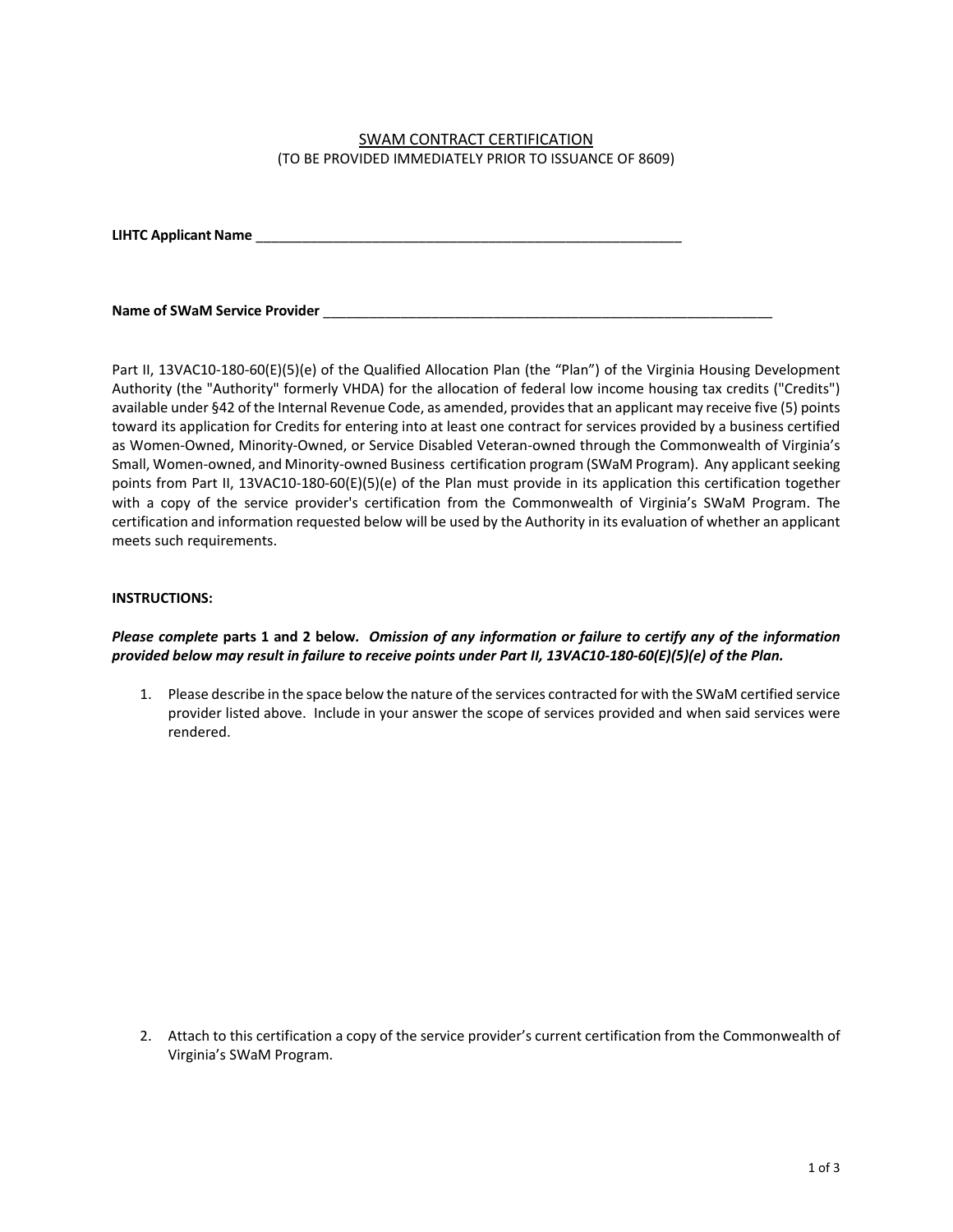3. If the undersigned SWaM service provider is different from the service provider listed on the SWaM Contract Certification provided to the Authority with the application for Credits, please describe the details surrounding why the original contract was terminated, when it was terminated, when the new contract with the undersigned SWaM service provider was executed, which services or portion thereof (if any) from the original contract were performed by the original service provider, and which services or portion thereof were performed by the undersigned SWaM service provider.